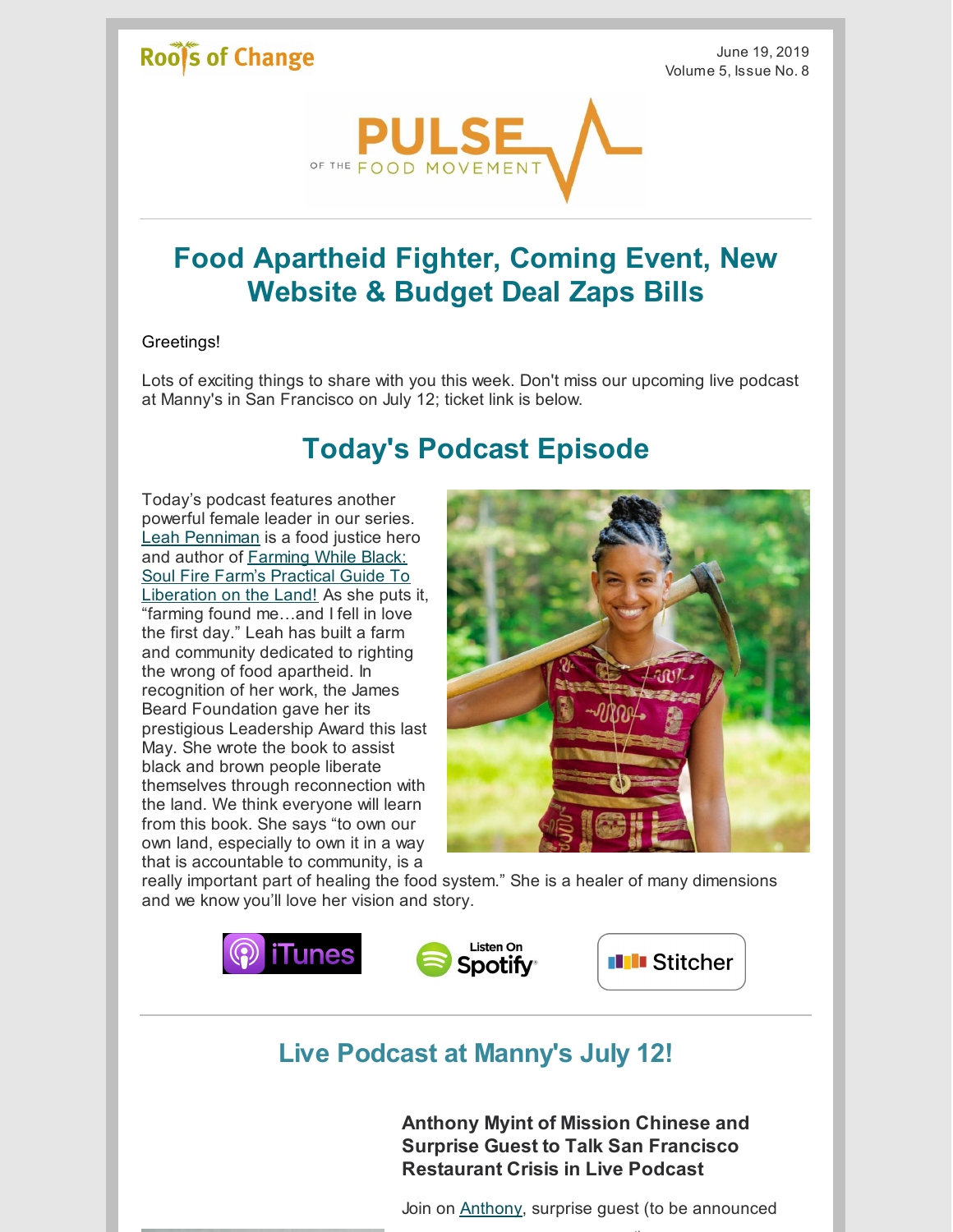

shortly) and Michael on July 12<sup>th</sup> at Manny's for an honest conversation about San Francisco's restaurant industry. The city is alive with incredible places, filled with incredible talent and dedicated diners. Yet, skyrocketing rents for space and housing, no one to hire, and a thousand places to eat make for a perfect storm that might just crash the scene. What's the reality, what's to be done? For tickets click on the link below.



r i , J u l 1 2 , 2 0 1 9 6 : 3 0 P M P S T **L i v e P o d**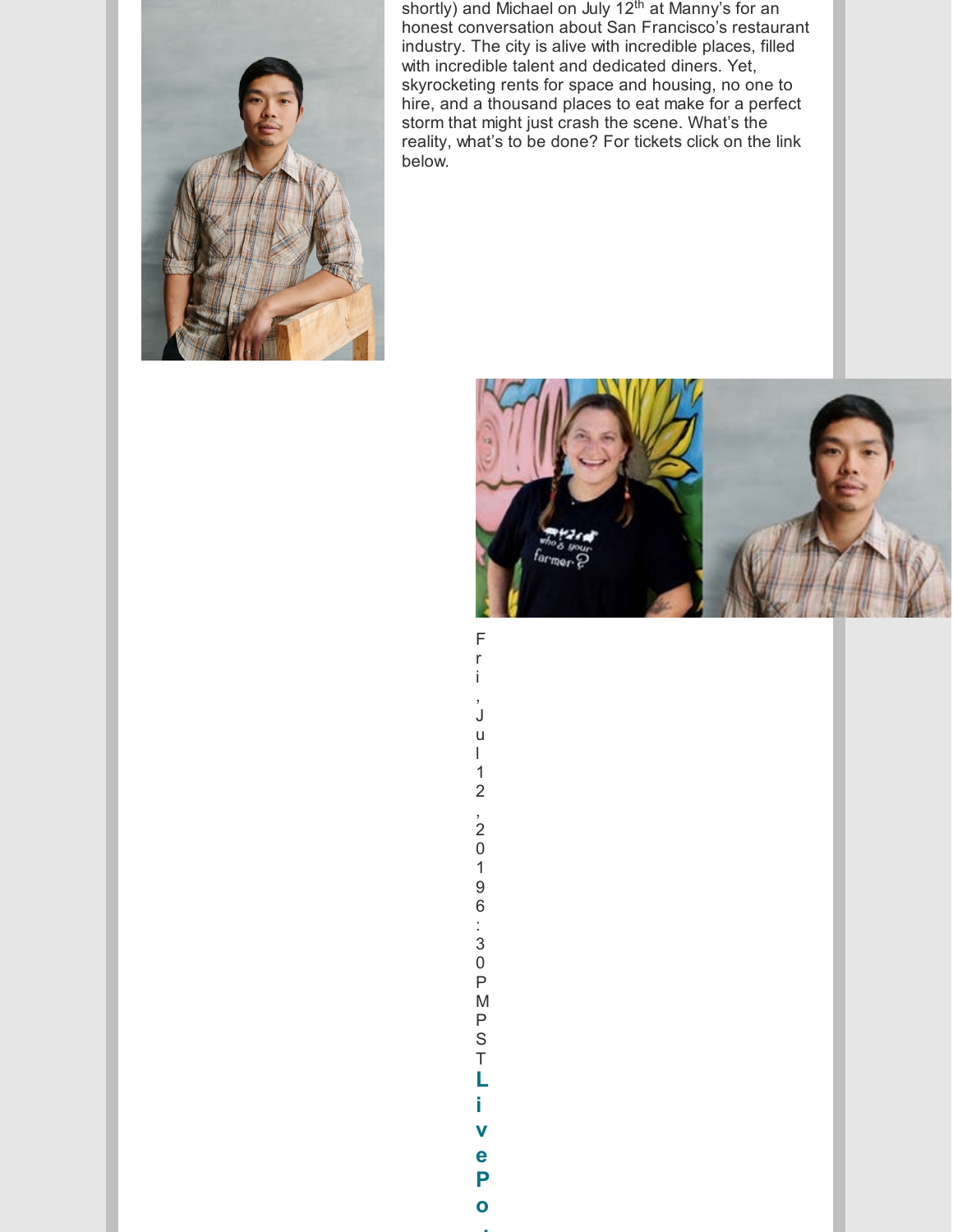d c a s<br>t |<br>M e c c a<br>O c a<br>V  $\frac{r}{e}$ aka:Thesa n<br>F r<br>a n c i s c o R e s<br>t<br>a urant Scen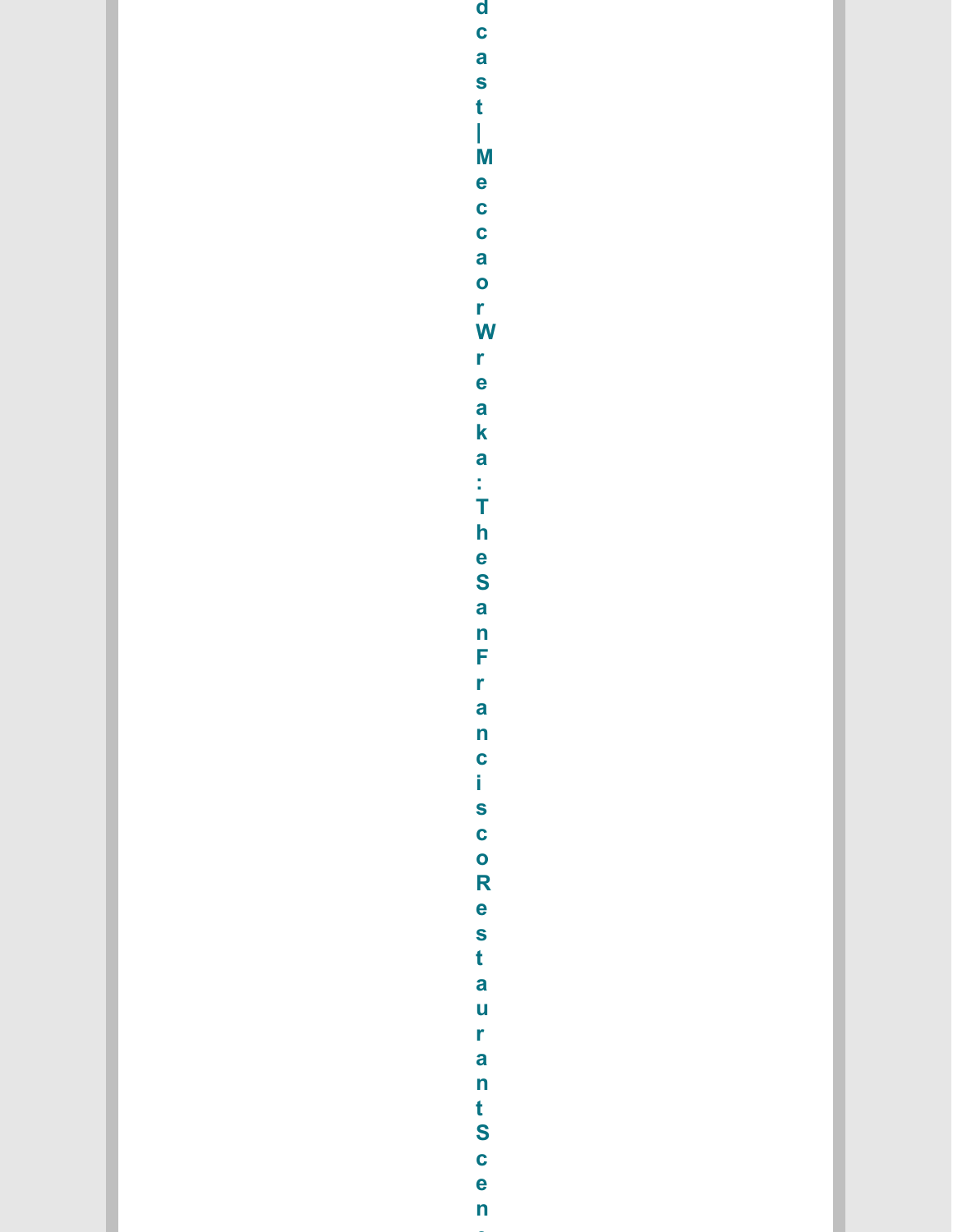### **e T o d a y** M a n n y ' s , S a n F r a n c i s c o

# **Future Episodes**

See [here](https://www.rootsofchange.org/podcast/upcoming-episodes/) our lineup into October of amazing artists, farmers, entrepreneurs and activists. Flipping the Table can now be found on Stitcher as well. Please subscribe, rate us and offer as review. It will help us sustain the program.



the suggestion of some we surveyed, we have added a section (that will keep growing)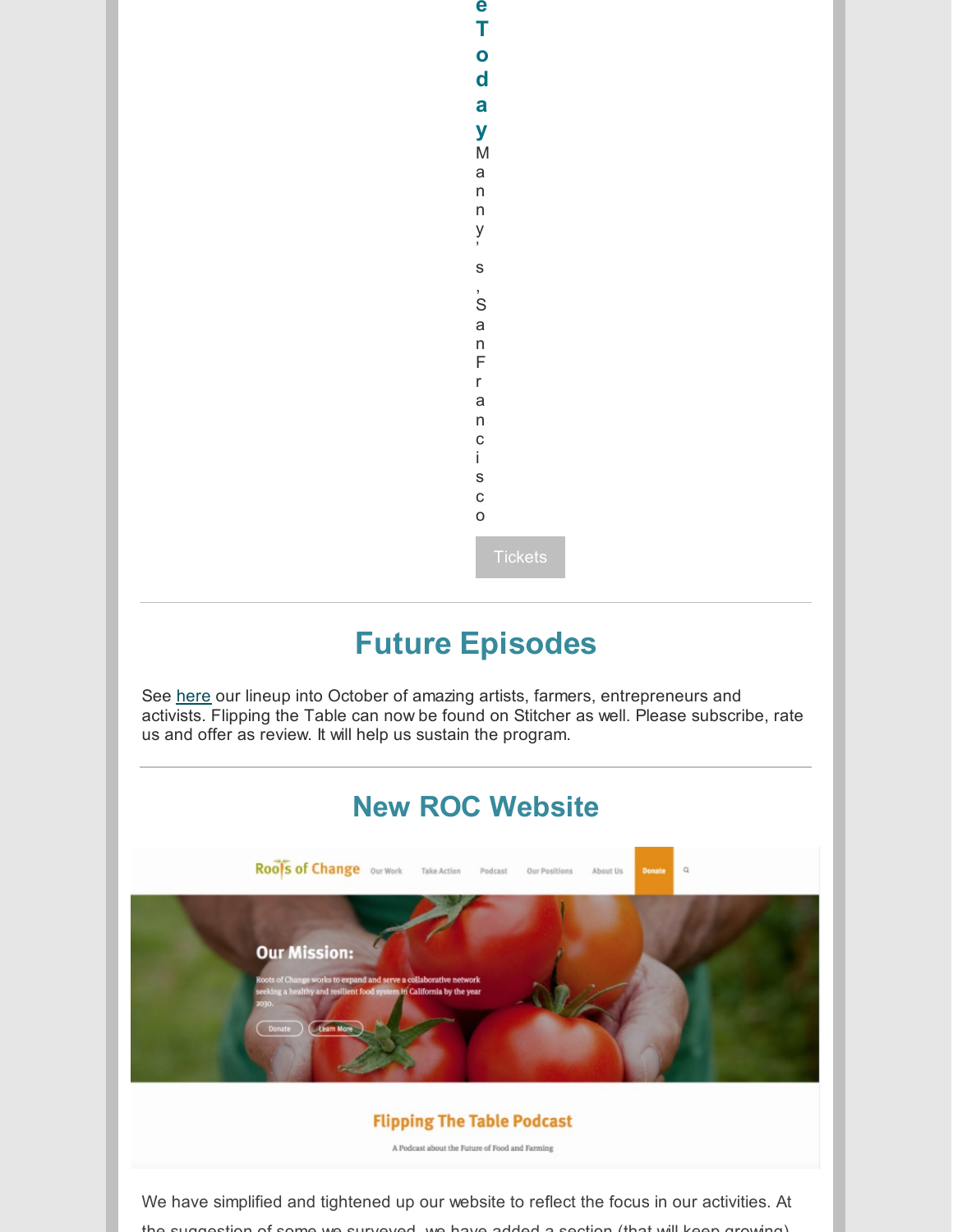the suggestion of some we surveyed, we have added a section (that will keep growing) that explains **our [positions](https://www.rootsofchange.org/our-positions/) on the important issues** of the day. Please [peruse](https://www.rootsofchange.org/our-positions/) and let us know what you think.

# **Legislative Update**

It appears to us that legislators, despite a huge revenue surplus, lowered sustainable food systems in this year's legislative priorities. Only one of our top priority bills, SB 200 will realize its full potential. Hundreds of California communities will get the water they deserve. We are grateful that after years of trying, this important measure was passed. And at the same time, we think that \$100 million of the \$130 budgeted, was [inappropriately](https://calmatters.org/articles/california-clean-drinking-water-funding-greenhouse-gas-fund-climate-change/) sourced from the



Greenhouse Gas Reduction Fund (AB32). That decision, reflecting legislator fear of public displeasure with a small rise in water bills, robbed important climate-smart ag programs related to water use efficiency, compost production and reduction of methane in dairy operations. The only good news around our climate-smart budget priorities came with the Healthy Soils Program, a budget request we vigorously supported. Funding was nearly doubled in the budget from \$15 to 28 million. Clearly, the leadership and/or a majority of legislators fear losing office more than protecting future generations. Two other top priorities passed out of their first house but were also denied the funding needed for the bills to be implemented.

### **Highest Priority Bills**

**SB [200](https://leginfo.legislature.ca.gov/faces/billTextClient.xhtml?bill_id=201920200SB200) Safe & Affordable Drinking Water Fund. Bill Monning (Carmel)** Provides clean water in area where it does not exist with funds from a fee on fertilizer, dairies and water users. **PASSED THROUGH THE BUDGET BILL, BUT TO BE FUNDED WITH GREENHOUSE GAS REDUCTION FUNDS, NOT FEES.**

**SB [499](https://leginfo.legislature.ca.gov/faces/billNavClient.xhtml?bill_id=201920200SB499) CA-Grown for Healthy Kids Act. Mike McGuire (Healdsburg)** Provides 10 cents more to meal budgets for the purchase of fresh, CA-grown fruits and vegetables by school districts or charters that provide free breakfast and lunch in highpoverty schools. **PASSED OUT OF SENATE AND BEFORE ASSEMBLY, BUT NOT FUNDED IN BUDGET BILL.**

#### **AB [409](https://leginfo.legislature.ca.gov/faces/billNavClient.xhtml?bill_id=201920200AB409) Ag Adaptation Tools. Monique Limon (Santa Barbara)**

Establishes a grant program to aid farmers and ranchers who work to increase resilience of their operations and prioritizes support for small-scale and farmers of color. **PASSED OUT OF ASSEMBLY AND NOW BEFORE SENATE, BUT NOT FUNDED IN BUDGET BILL.**

**\_\_\_\_\_\_\_\_\_\_\_\_\_\_\_\_\_\_\_\_\_\_\_\_\_**

### **Other Priority Bills**

Only four other important bills remain alive, but two were not included in the budget. Results so far this session are generally disappointing

**[AB](https://leginfo.legislature.ca.gov/faces/billTextClient.xhtml?bill_id=201920200AB5) 5 Fair classification of workers. Author Lorena Gonzalez Fletcher (South San Diego)** Stops companies from misclassifying their workers as independent contractors in order to lower employer obligations. **PASSED OUT OF ASSEMBLY AND NOW BEFORE SENATE.**